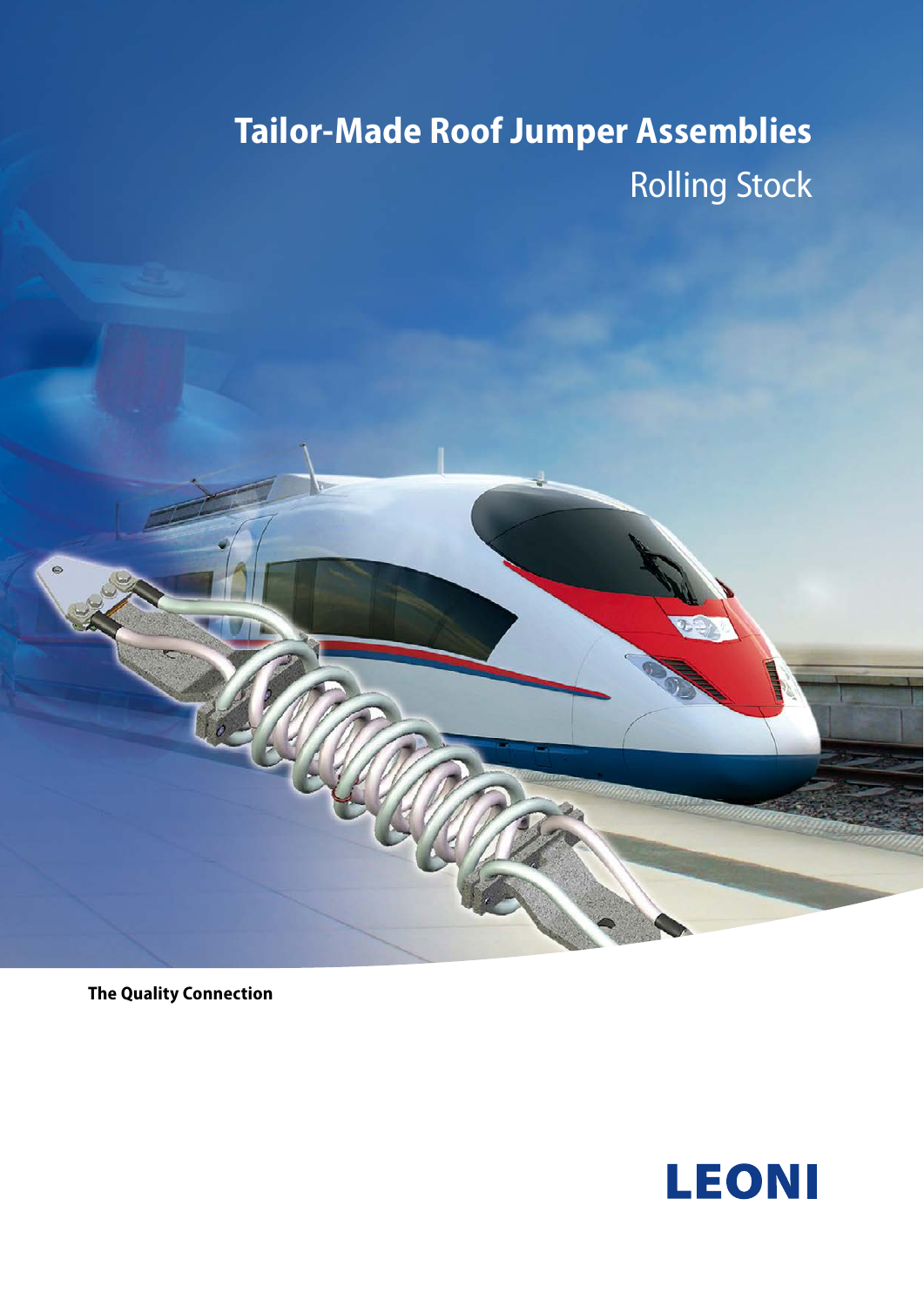# Roof jumper assemblies

- High-speed trains
- Regional trains
- Locomotives
- Diesel and electrical multiple units

## Our expertise in assemblies

Quick availability, fast connections and constant performance. Requirements that shape the mobility of today and of the future. In the course of globalisation, the need to be in other places, whether for work or for leisure, is rising. Maximum speed with maximum safety is the essential requirement here. Convenience, technology and ecological awareness are the crucial factors of the market. The Business Unit Traffic, combines the elements, whether by water, in the air or on the ground. As a provider of complete solutions in the fields of airports, ship engineering and railway technology we know what matters. Your needs. Innovative quality products, proven and project-related system solutions, as well as highest availability and sustainable service management are a matter of course for us.

People have always been travelling. The speed, distance and mass to be moved will steadily increase in the future. Public transportation grows along with the globalisation of the markets and the mobility of goods and resources. Faster. Bigger. Farther. High demands for the future. The Business Unit Traffic combines sustainable safety with performance and innovation here. Our know-how contributes to environmentally friendly traffic and leads the way for the mobility of tomorrow.

**Quality – Reliability – Safety**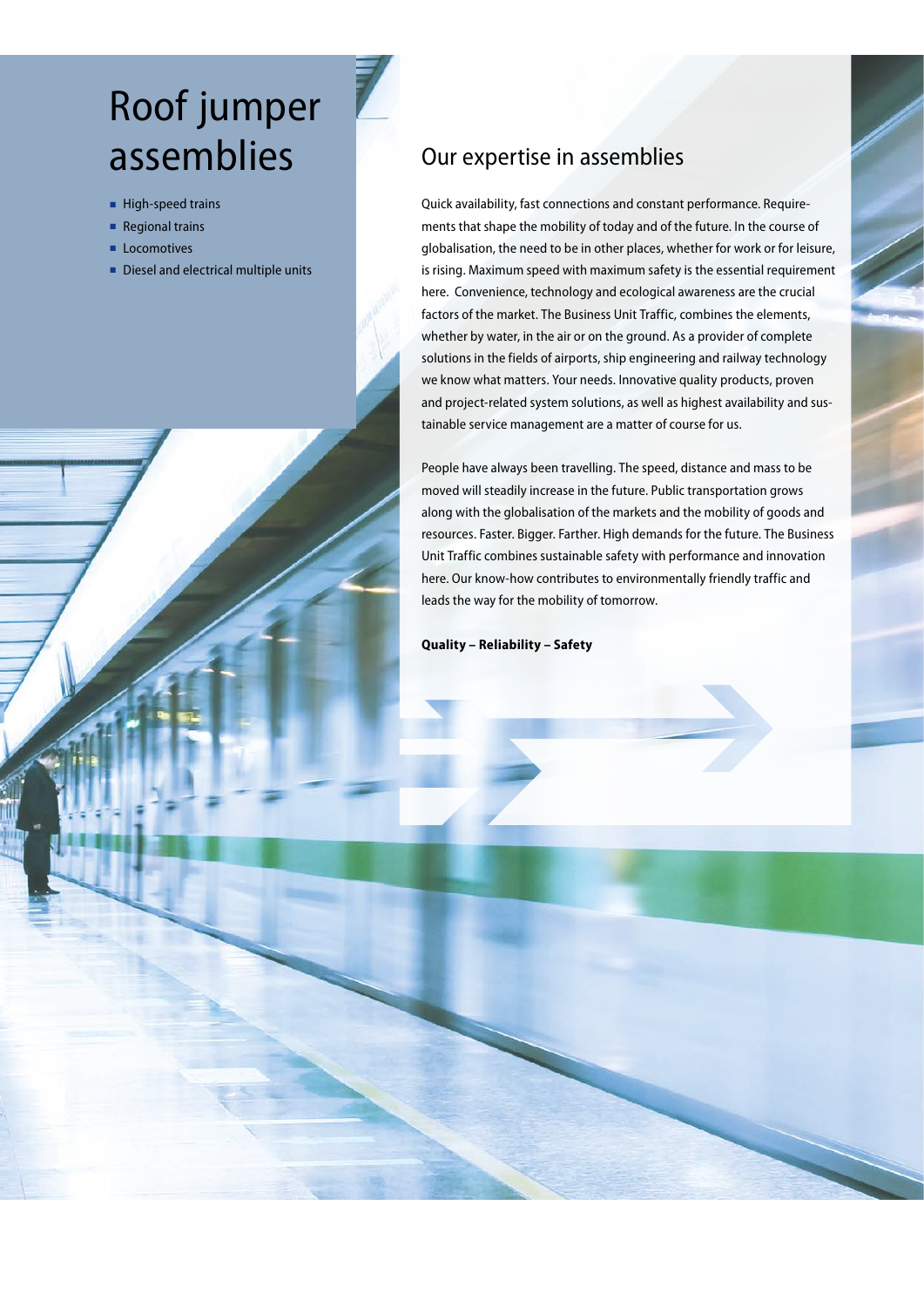## Roof jumper assemblies

The LEONI Elocab Roof Jumper Assemblies are designed to transmit electrical power from the pantographs to the transformers. Over 3000 roof spirals are used in about numerous projects of different vehicle systems on more than 500 trains. Our customers appreciate our plug and play maintenance free solutions. Since 1997, systems have been running without any problems.

Our double helix coiled roof spirals are specified for applications between – 40° C up to 60° C (incl. heating by current). Its hydrolytic stability, good rebound properties and high UV resistance has been proven under the severe climatic conditions of projects in Russia as well as Norway, Spain and China.

Thanks to the sophisticated cable design and the use of specifically developed jacketing and insulation materials, our systems ensure excellent bending strength and flexibility even when subject to the highest mechanical and physical and chemical strains. The three-dimensional relative movements are fully compensated at the fixing points.

We offer technical solutions from 400 V up to 25 KV.

#### **Applications up to 1000 V**

For applications up to 1000V the unit can be viewed as being insulated and can be supplied with or without termination boxes.

A variety of technical solutions can be offered, starting from simple connection systems up to complex jumper systems for three phase applications within one system.

#### **Applications from 1000 V up to 25 KV**

For high voltage applications, the unit has to be installed on insulators and high voltage cable end terminations – for the actual voltage level. Insulators are defined and provided by the customer according to the voltage level applied. Typical high voltage applications are 15 kV at 16 2/3 Hz or 25 kV at 50 Hz but also 1,5 kV DC or 3 kV DC.

Electrical and mechanical redundancy of the system as well as the retraction force of the spiral warrants fail-safe insulation distance to gangway bellow underneath preventing any danger from passengers.

As a standard and for good practice, our design separates electrical and mechanical connection. Clearances and creepage distances are designed according DIN EN 501241-1.





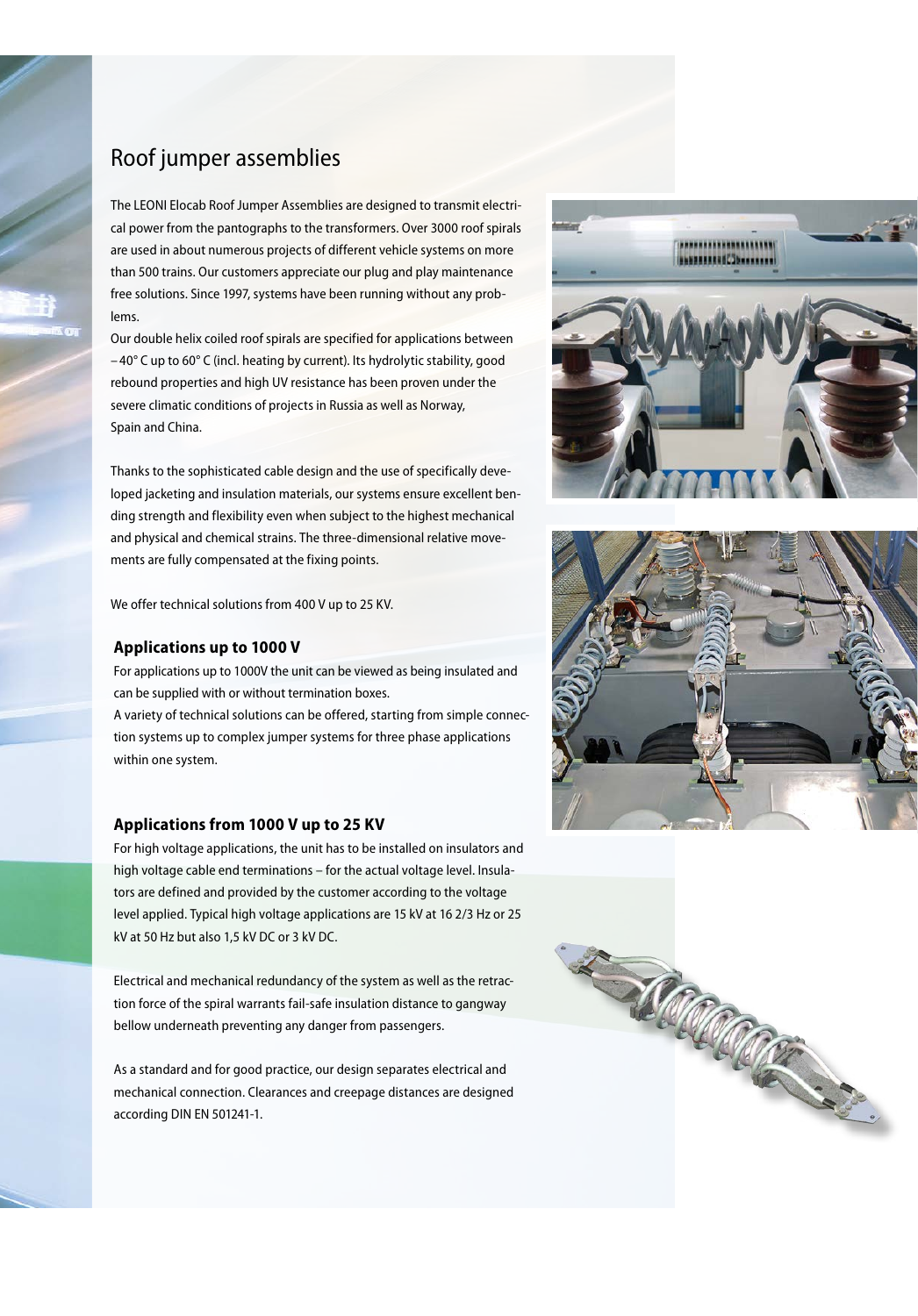# Tailor-made spiral design and connecting parts

We aim to exploit our commitment and our consulting services to reach optimum solutions, in collaboration with our customers. You define the performance criteria. We take care of the product.

Talk to us about your requirements regarding:

- operating voltagepower
- consumption
- climatic conditions
- track profile
- train geometry, etc.

We offer several design options in terms of cable and coil design as well as customized mechanical and termination components, which offers the opportunity to fulfill highest requirements including mechanical and electrical redundancy and guarantees an optimum operational reliability data and life cycle costs.

## Total Solution Management

**You do have a specific new or retrofit project and would like to use our tailor made solutions? Please contact rollingstock@leoni.com**

### **Product development**

**Design** 

**+ Development**  **Test +** 

**Simulation** 

### **Process-related support**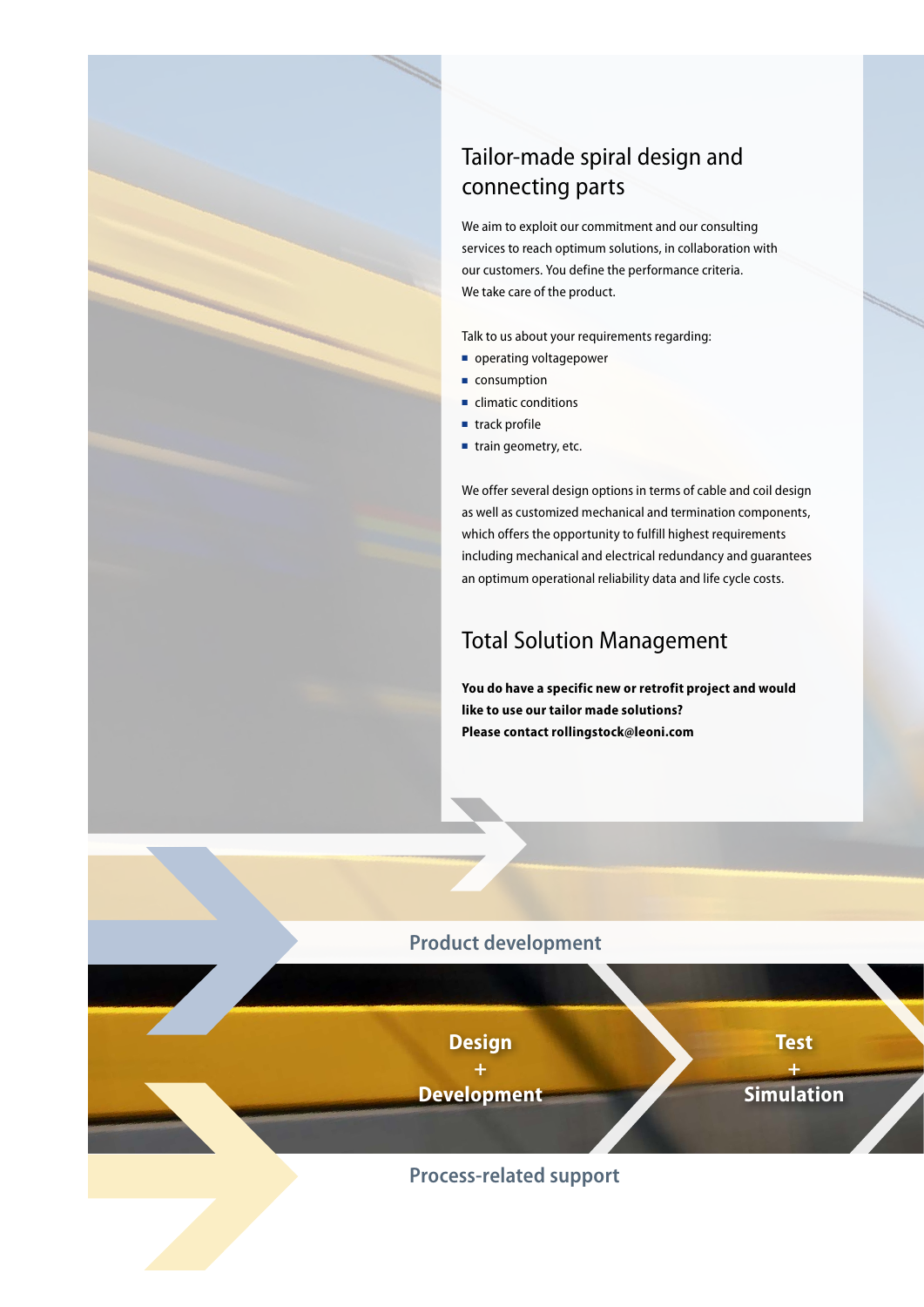

# References

Our customers include well-known companies as Bombardier Transportation, China Northern Rail, Siemens and Stadler Rail. Worldwide more than 3.000 spirals for 1.112 trains are in use. Due to our international operating we support customers based in Belgium, China, Estonia, France, Germany, Spain, Switzerland and many more.

#### **More than 20 years of experience in design and development.**



## **Implementation**